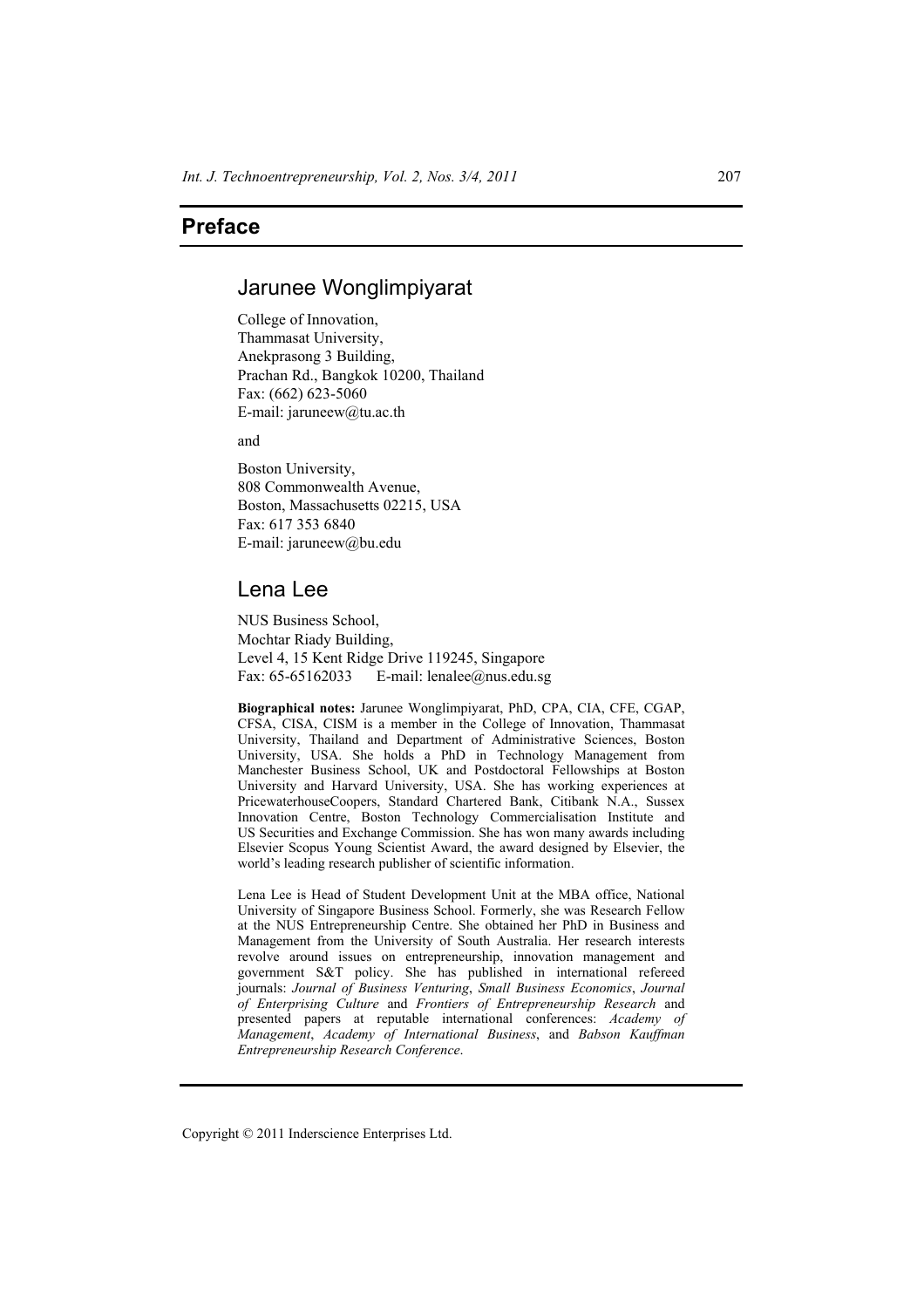### 208 *J. Wonglimpiyarat and L. Lee*

Science parks and innovation centres are currently seen as development models for the growth of high-tech start-ups based on partnerships between universities, research institutions and industries. Many governments have placed increasing emphasis on programme initiatives to support small high-tech firms. However, science parks and innovation centres in many countries are not quite as successful as expected. Whilst the importance of science parks and innovation centres for economic development is widely acknowledged, value creation and technology commercialisation success is seen as a vital part of an effective incubator redesign. Thus, the reformation of science parks and innovation centres is critical in nurturing high growth start-up enterprises in transition conditions for entrepreneurship.

This special issue of the *International Journal of Technoentrepreneurship* examines 'Challenges of Triple–Helix nexus in managing science parks and the role of innovation centres in fostering high-tech start-ups'. This special issue brings together academics, practitioners, and researchers, and aims to deliver a reference edition for all those interested in the governance structure of the Triple Helix in redesigning an effective innovation incubation. The seven refereed papers included have many interesting dimensions on the Triple–Helix nexus aspects based in a variety of countries and continents.

The first paper in this special issue is, 'UNIFEI, Brazil: a case study of the role of the university in local development', by Genecy Moraes Coelho Junior, Branca Terra, Elaine Cavalcate Peixoto Borin and Mariza Almeida. The paper analyses the role of the Universidade Federal de Itajubá (UNIFEI), Brazil, in managing three technological incubators (Incit, Cegeit and Intecoop) based on the Triple Helix model. The paper discusses the role of university, industry and government of the Triple Helix model within the consensus space established to fulfil the project for the development of the municipality. UNIFEI's experience can be utilised by other governments and universities seeking to implement economic development policies based on science, technology and the integration of the university, business and governmental spheres.

The second paper is 'Research institutes and R&D subsidies: Taiwan's national innovation system and policy experiences', by Meng-chun Liu and Fang-I. Wen. This work analyses the case of Taiwan's national innovation system by focusing on the role played by government-sponsored research institutes in implementing industrial technology policies. The study explores the functions of research alliances and granted R&D projects of Government-Sponsored Research Institutes (GSRIs) in helping Small and Medium Enterprises (SMEs) in the process of technology development. From the perspective of the Triple-Helix concept on the national innovation system, the results show that the two research institutes play an important role in the national innovation system, in assisting the government to achieve policy objectives.

The third paper in this special issue is 'Science parks and Triple-Helix innovation in UK and Japan', by Yumiko Myoken. This work explores the features, functions and mechanisms of the Triple-Helix linkages with a case study of science parks in Cambridge, UK and Tsukuba, Japan. The results demonstrate the roles of various intermediary organisations such as the innovation centre and entrepreneur networks in providing specialised knowledge and business support to new technology-based firms for building robust regional clusters.

The fourth paper is 'The Triple-Helix implementation in the Thai Venture Capital industry', by Tippawan Pinvanichkul and Jarunee Wonglimpiyarat. This work explores the Thai Venture Capital (VC) industry based on the Triple-Helix model. The study also